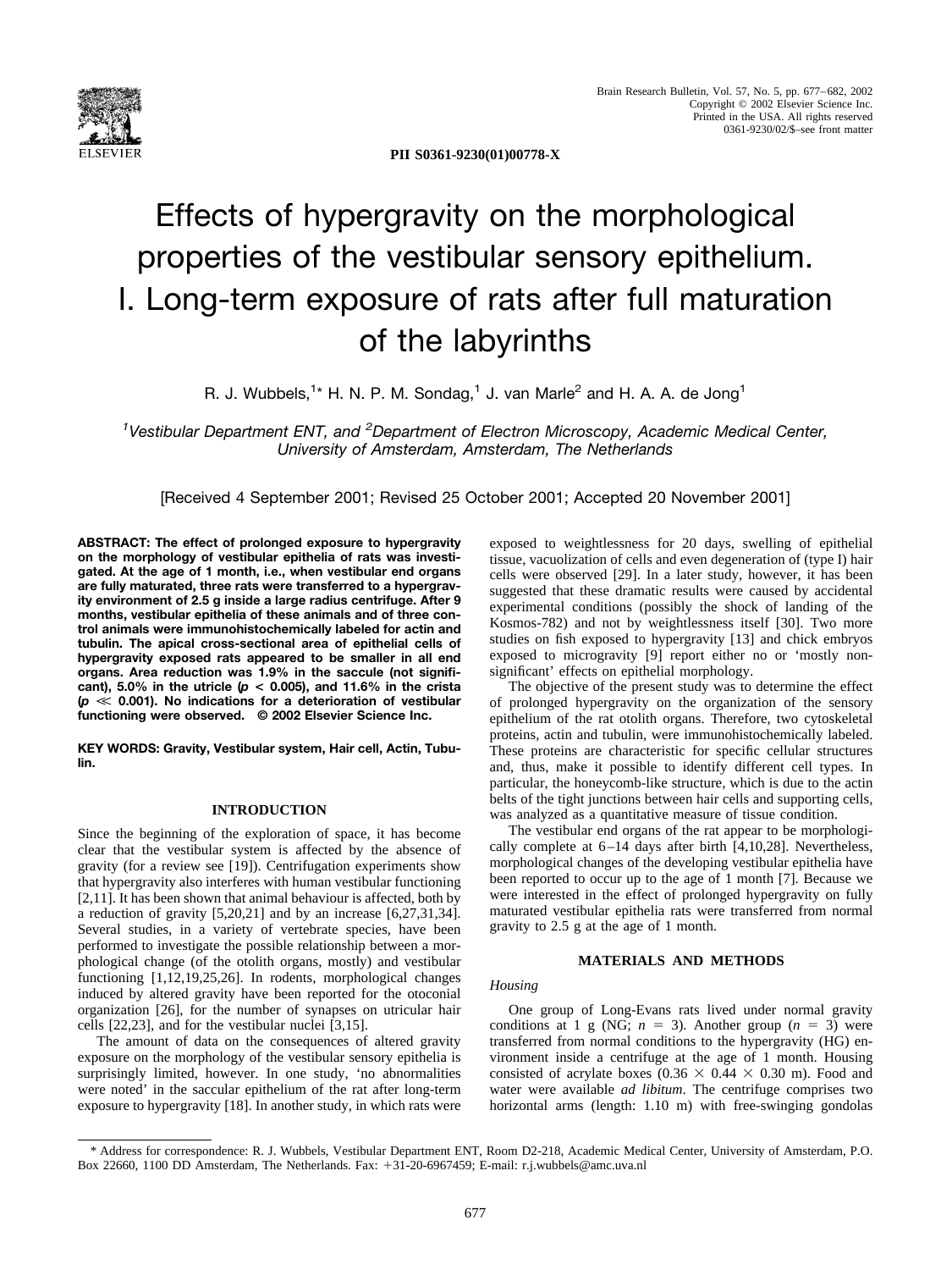

FIG. 1. Utricular sensory epithelium labeled for actin and tubulin from a hypergravity (HG) rat. The scans shown in the upper and lower panels were made in different focal planes, with the lower panels  $2 \mu m$  more apical. Several cytoskeletal structures, indicated by arrowheads, can be distinguished: kinocilium (k), stereocilia (s), actin belt (ab), microtubules in the 'neck' region of type I hair cells (m–I), and tubulin rings (tr). Bar: 10  $\mu$ m.

 $(1.10 \times 0.45 \times 0.725 \text{ m})$ . The centrifuge constantly rotates at 34.3 cycles/min resulting in a hypergravity level at the bottom of the gondola of  $|Z| = 2.5$  g. Daily, the centrifuge was stopped during  $\sim$ 20 min for animal care. Rotation was restarted in the reverse direction relative to the previous day. (Behavioral and vestibuloocular experiments were performed in the same period in which the animals of this study stayed inside the centrifuge. Alternating the direction of rotation was intended to prevent the development of unilateral compensation for Coriolis forces.) For details about the HG conditions, see Wubbels and de Jong [31]. For histological examination, all six animals were decapitated at the age of 10 months. In order to avoid possible effects on hair cell morphology [24], no anaesthetics were used in this study. Animal treatment was in accordance with the Dutch law and the European Communities Council Directive (86/609/EEC; 24 November 1986) on the use of animals in scientific research. Principles of laboratory animal care (NIH publication No. 86-23, revised 1985) were followed.

#### *Immunohistochemistry*

Labyrinths were isolated and fixated with McDowell solution (4% formaldehyde  $+$  1% glutaraldehyde in phosphate buffer)  $+$ Triton 0.1%. Further dissection yielded a total of 5 utricles, 5 saccules and 3 cristae from HG rats, and 6 utricles, 4 saccules and 10 cristae from NG rats. (Cristae were taken from the superior and horizontal semicircular canals only.) After staying overnight, organs were rinsed in phosphate-buffered saline (PBS) with a standard pH 7.4, kept in PBS (pH  $8.0$ ) + 1% NaBH<sub>4</sub> (20 min), rinsed in PBS, kept in PBS (pH  $7.4$ ) + 1% Triton + 5% bovine serum albumin (BSA; 3 h), and rinsed again. Tissue stayed in PBS  $+$ 0.02% Triton + 0.1% BSA + Anti- $\alpha$  Tubulin (primary antibody; Amersham, Little Chalfont, Buckinghamshire, UK) overnight. Specimen were rinsed  $(5\times)$ , put in PBS + 0.02% Triton + 0.1%  $BSA + biotynilated anti-mouse IgG from goat (secondary anti$ body; Amersham; 8 h), rinsed  $(5\times)$ , and kept in PBS pH 7.4 +  $0.02\%$  Triton  $+0.1\%$  BSA  $+$  Streptavidine Fluorescein overnight. After rinsing  $(5\times)$  specimen were double stained for actin in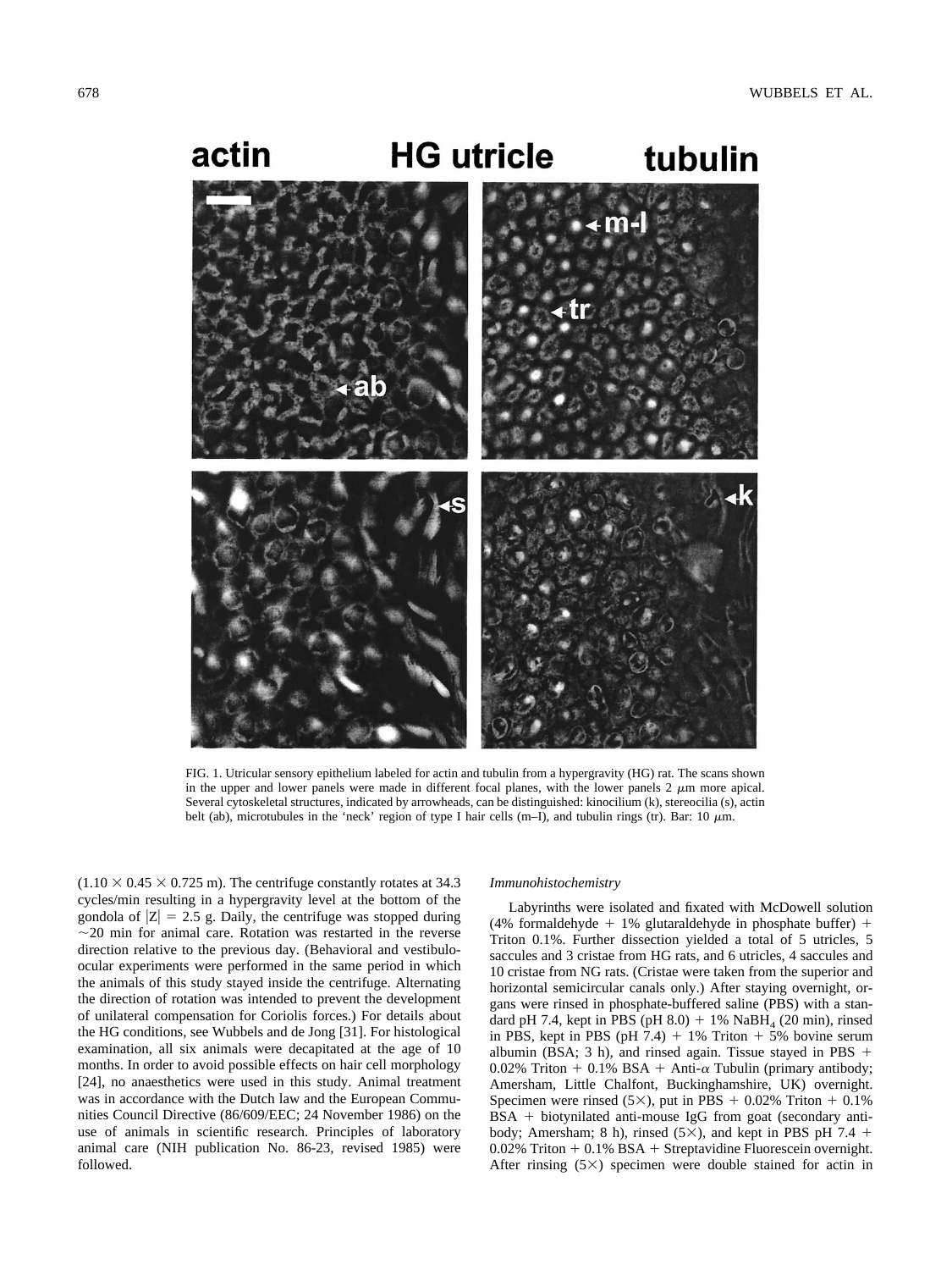

FIG. 2. Utricular sensory epithelium from a normal gravity (NG) rat. Abbreviations: ab, actin belt; k, kinocilium; m–I, microtubules in the 'neck' region of type I hair cells; s, stereocilia; tr, tubulin rings. Bar: 10  $\mu$ m.

PBS + Rhodamine Phalloidine (Molecular Probes, Eugene, OR, USA) overnight. After rinsing, the organs were mounted on glass slides.

#### *Analysis*

It was attempted to obtain samples at identical locations on the sensory epithelia for both groups of animals. Samples from the cristae were taken close to the apex, approximately halfway septum cruciatum and (lateral) canal wall. From the utricles and saccules half of the samples were obtained at the striola region and the other half at a more peripheral location. Specimens were analyzed with a Leica CLSM (Leica Lasertechnik, Heidelberg) equipped with an Ar/Kr laser. A  $25\times$  objective NA 0.75 was used with a pinhole setting of 1 Airy disc and a zoomfactor 2. For image acquisition double excitation and detection was used (FITC: exc.: 488nm/det.: BP520  $\pm$  10nm; Texas Red: exc.: 568/det.: LP590). Gray values within images were scaled to the full dynamic range of the system (8 bit), and images were saved to disc as tiff files.

For image analysis, we made use of QwinPro software (Leica, Cambridge, UK). Contrasts within the original scanned image were enhanced and a 'gray watershed' function was applied to separate epithelial structural elements. The contours of these structural elements (i.e., hair cells and supporting cells) were obtained, and their corresponding included area, perimeter and roundness were calculated. Roundness (Rd) is a shape descriptor that is defined as:

$$
Rd = P^2/(4 \cdot \pi \cdot A \cdot 1.064)
$$

A = area ( $\mu$ m<sup>2</sup>); P = perimeter ( $\mu$ m).

### **RESULTS**

The otolith organs function as linear acceleration detectors. Therefore, possible effects of prolonged hypergravity on the sensory tissue are primarily expected in the saccule and in the utricle. Figure 1 shows the utricle of a HG rat that has been labeled for actin (left) and tubulin (right). Scans were made in different focal planes. The lower panels show scans that are  $2 \mu m$  more apical relative to the scans shown in the upper panels. Two different actin-labeled structures, which are common to all hair cells [8], can be observed: the stereocilia (s), and the belt at the apical circumference of the hair cell (ab). Tubulin labeled structures that can be distinguished are the kinocilium (k), and the microtubules in the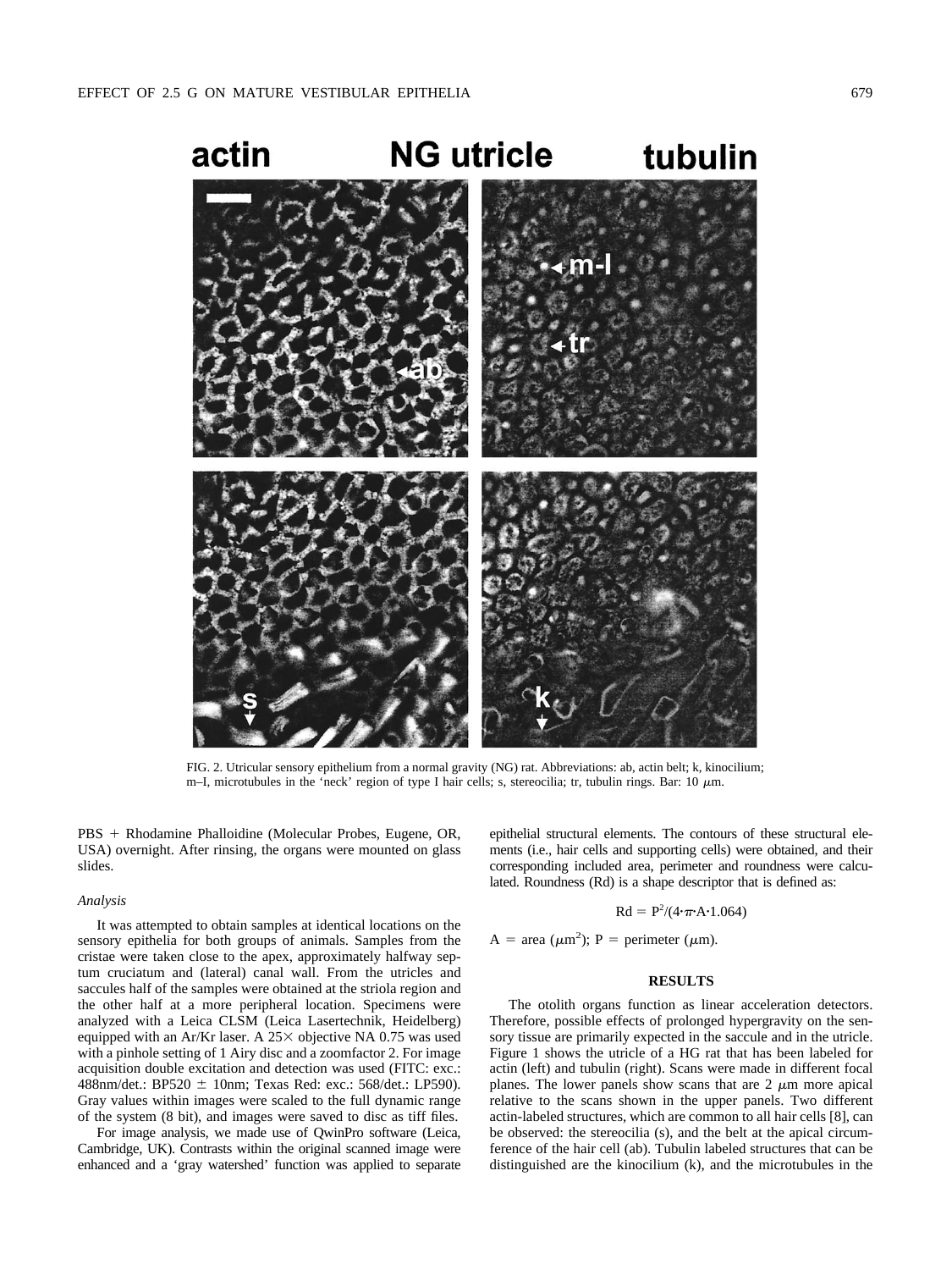TABLE 1 CHARACTERISTICS OF THE SENSORY EPITHELIUM OF FIVE UTRICLES OF THREE HYPERGRAVITY (HG) RATS

| <b>HG</b> Utricle<br>id-Code | $\boldsymbol{n}$ | $A \pm SD$     | $P \pm SD$     | $Rd \pm SD$     |
|------------------------------|------------------|----------------|----------------|-----------------|
| 2L                           | 48               | $20.2 \pm 6.0$ | $18.6 \pm 3.0$ | $1.31 \pm 0.13$ |
| 2L                           | 47               | $21.7 \pm 7.6$ | $19.4 \pm 3.8$ | $1.33 \pm 0.17$ |
| 5L                           | 70               | $22.5 \pm 6.9$ | $19.7 \pm 3.3$ | $1.32 \pm 0.15$ |
| 5L                           | 60               | $21.1 \pm 7.6$ | $19.1 \pm 3.8$ | $1.34 \pm 0.16$ |
| 5R                           | 68               | $20.2 \pm 5.1$ | $18.9 \pm 2.9$ | $1.34 \pm 0.17$ |
| 5R                           | 71               | $21.4 \pm 7.1$ | $19.3 \pm 3.5$ | $1.35 \pm 0.20$ |
| 6L                           | 49               | $22.0 \pm 7.9$ | $19.4 \pm 4.0$ | $1.32 \pm 0.17$ |
| 6L                           | 80               | $18.3 \pm 6.8$ | $17.9 \pm 3.6$ | $1.36 \pm 0.15$ |
| 6R                           | 71               | $20.6 \pm 7.4$ | $18.6 \pm 3.4$ | $1.31 \pm 0.13$ |
| 6R                           | 50               | $19.7 \pm 7.4$ | $18.6 \pm 3.8$ | $1.36 \pm 0.17$ |
| Means                        | 10               | $20.8 \pm 7.0$ | $19.0 \pm 3.5$ | $1.34 \pm 0.16$ |
| 'Cells'                      | 614              | $20.7 \pm 7.1$ | $18.9 \pm 3.6$ | $1.34 \pm 0.16$ |

The number in the id-code in the left-hand column refers to an individual animal; L, left labyrinth; R, right labyrinth; the same id-codes in different rows indicate that different parts of the same utricle were analyzed; *n*, number of cells; A, area  $(\mu m^2)$ ; P, perimeter  $(\mu m)$ ; Rd, P<sup>2</sup>/  $(4 \cdot \pi \cdot A \cdot 1.064)$ ; SD, standard deviation. From every utricle two different areas were scanned.

apical part of the hair cells. Heavily tubulin-labeled areas (m–I), with diameters of approximately  $1.5 \mu m$ , represent the 'neck' region of type I hair cells. It has been shown before that this 'neck' region is densely packed with microtubules [16]. Elsewhere in Fig. 1, rings of microtubules (tr) have been labeled. In Fig. 2, the utricle of a NG rat is shown. Qualitatively, no indications were observed for a deterioration of the utricular epithelium of HG rats.

TABLE 2 CHARACTERISTICS OF THE SENSORY EPITHELIUM OF ALL SIX UTRICLES OF THREE NORMAL GRAVITY (NG) RATS

| NG Utricle<br>id-Code | $\boldsymbol{n}$ | $A \pm SD$     | $P \pm SD$     | $Rd \pm SD$     |
|-----------------------|------------------|----------------|----------------|-----------------|
| 7L                    | 61               | $21.8 \pm 7.3$ | $19.1 \pm 3.6$ | $1.29 \pm 0.14$ |
| 7I.                   | 35               | $24.2 \pm 6.9$ | $20.4 \pm 3.0$ | $1.33 \pm 0.13$ |
| 7R                    | 53               | $21.8 \pm 5.6$ | $19.2 \pm 2.9$ | $1.28 \pm 0.12$ |
| 7R                    | 37               | $18.6 \pm 5.4$ | $17.7 \pm 2.7$ | $1.29 \pm 0.12$ |
| 9L                    | 94               | $20.7 \pm 6.1$ | $18.7 \pm 3.0$ | $1.30 \pm 0.13$ |
| 9L                    | 92               | $19.7 \pm 6.3$ | $18.3 \pm 2.7$ | $1.32 \pm 0.18$ |
| 9R                    | 49               | $24.5 \pm 9.7$ | $20.2 \pm 4.5$ | $1.29 \pm 0.17$ |
| 10L                   | 46               | $23.3 \pm 6.4$ | $19.9 \pm 3.2$ | $1.29 \pm 0.14$ |
| 10L                   | 77               | $23.0 \pm 7.5$ | $20.0 \pm 3.7$ | $1.34 \pm 0.15$ |
| 10R                   | 29               | $22.0 \pm 5.5$ | $19.4 \pm 2.8$ | $1.30 \pm 0.14$ |
| 10R                   | 42               | $22.5 \pm 7.2$ | $19.5 \pm 3.4$ | $1.30 \pm 0.12$ |
| Means                 | 11               | $22.0 \pm 6.7$ | $19.3 \pm 3.2$ | $1.30 \pm 0.14$ |
| 'Cells'               | 615              | $21.8 \pm 7.0$ | $19.2 \pm 3.4$ | $1.30 \pm 0.15$ |
|                       |                  |                |                |                 |

The number in the id-code in the left-hand column refers to an individual animal; L, left labyrinth; R, right labyrinth; the same id-codes in different rows indicate that different parts of the same utricle were analyzed;  $n =$ number of cells; A, area  $(\mu m^2)$ ; P, perimeter  $(\mu m)$ ; Rd = P<sup>2</sup>/  $(4 \cdot \pi \cdot A \cdot 1.064)$ ; SD, standard deviation. From every utricle two different areas were scanned except from the right labyrinth of rat 9 where only one area was scanned.

In Table 1, the mean area, perimeter and roundness of the cells of 10 samples from 5 HG utricles are listed. In Table 2, the same features are listed for 11 samples from all 6 NG utricles. On average, this area is 5.0% smaller for HG rats (*t*-test;  $p < 0.005$ ) and also the shape appears somewhat more irregular ( $p \le 0.001$ ). Perimeter is smaller as well (1.6%), but this difference is not significant.

In Fig. 3, the saccules of a HG and a NG rat are shown for both types of labeling. All cytoskeletal structures that were observed in the utricular epithelium were present in the saccular epithelium as well. The analysis of the honeycomb-like structure in the saccule did not show any significant differences between the epithelium of HG and NG rats (Table 3), although both area and perimeter tend to be smaller for HG rats (1.9% and 2.6%, respectively).

Although, no effects of hypergravity on the cristae ampullaris were expected this epithelium was also inspected. Qualitatively, no differences between HG and NG rats were found. To our surprise, however, size effects were most prominent here. Epithelial cells in the semicircular canals of HG rats have a 11.6% smaller area and 6.0% smaller perimeter. Their shape, however, is not significantly affected (Table 3). In general, it can be concluded that the apical crosssectional area of vestibular sensory cells of HG rats is smaller.

By a combined inspection of actin and tubulin labeled structures in different focal planes, we tried to identify cell type. It was checked if stereocilia could be attributed to specific elements located more basally in the sensory epithelium. Thus, cytoskeletal elements could be positively identified to belong to hair cells. Due to the large variability within the data, we refrained from an extensive quantitative analysis. One HG and one NG utricle, which were both considered to be representative, were inspected. Half of the cells turned out to be hair cells. The apical cross-sectional area of hair cells appeared to be smaller than the area of supporting cells (20% for the HG and 15% for the NG sample respectively). More than half of the hairbundles belonged to cells that also contained densely packed microtubules (m–I in Figs. 1 and 2) and were thus considered to be type I hair cells. Almost without exception, cells containing a ring of microtubules (tr in Figs. 1 and 2) had no stereocilia attached to them.

Thus, a clear distinction between hair cells and supporting cells was possible, based upon the presence of stereocilia and/or a kinocilium on hair cells (and the absence of hairbundles on supporting cells), and on the presence of a ring-like tubulin structure in supporting cells (and the absence of this structure in hair cells). The hair cell density per 0.01 mm<sup>2</sup> was 188 for the HG and 206 for the NG utricle. Within the same HG and NG utricle, we also measured the width of the actin belts. Width was  $1.32 \pm 0.35 \mu m$ for the HG ( $n = 87$ ) and 1.41  $\pm$  0.47  $\mu$ m for the NG sample ( $n =$ 63) respectively. This difference was not significant.

#### **DISCUSSION**

The present study shows that the fully maturated vestibular sensory epithelium is qualitatively unaffected after a prolonged period of hypergravity. The cytoskeletal elements that are typical for hair cells, like stereocilia, kinocilia, actin belts, and microtubules, appear to be intact after long-term HG exposure. The only consistent and significant result of HG exposure is a reduction of the apical cross-sectional area of vestibular epithelial cells. There is no indication, however, that this has a serious impact on the functioning of the vestibular system.

From a sensory physiological point of view, an increase from 1 g to 2.5 g (i.e., 8 dB) is, *a priori*, not expected to pose a serious problem. Like other sensory systems, the vestibular system has a large dynamic range and (probably) its adaptation mechanisms are versatile enough to compensate for a small bias of stimulus level. A study on the effect of prolonged hyper-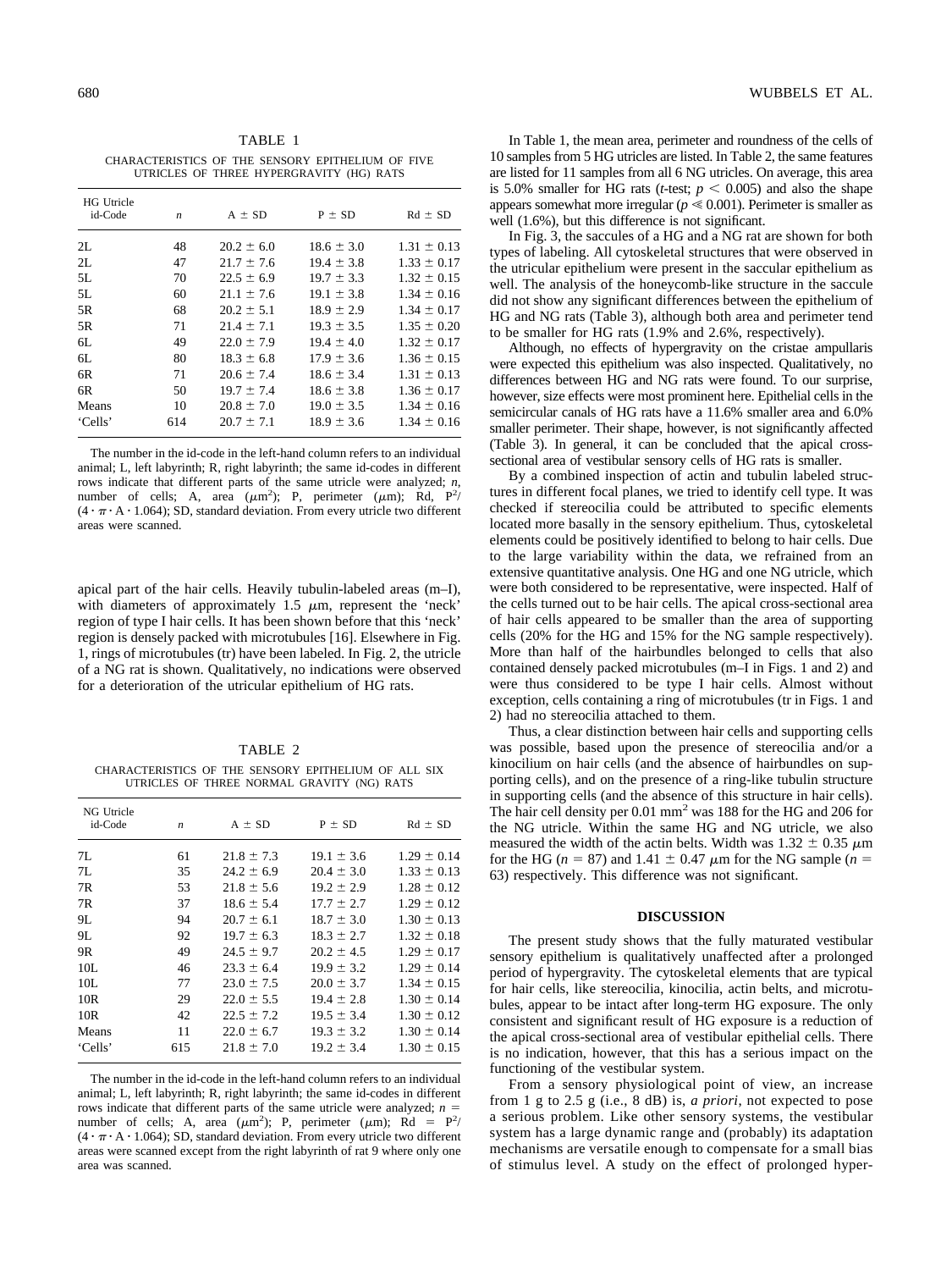

FIG. 3. Saccular sensory epithelium from a hypergravity (HG; upper panels) and from a normal gravity (NG) rat (lower panels). Epithelia were labeled for actin (left) and tubulin (right). Similar cytoskeletal structures can be recognized as in Figs. 1 and 2. Bar:  $10 \mu m$ .

gravity on hamsters (transferred from 1 to 2.5 g at the age of 3 weeks) reported that the otoconia remain unaffected with respect to shape, size and chemical content [25]. Other studies have shown that ontogenetic development of the vestibular

system at 2.5 g has significant effects on vestibular induced reflexes. However, this does not result in a complete loss of vestibular functioning [27,31–33].

Apparently, even the effects of development under 0 g condi-

TABLE 3 AVERAGE  $\pm$  SD OF FORM FEATURES OF THE VESTIBULAR EPITHELIA OF HYPERGRAVITY (HG) AND NORMAL GRAVITY (NG) RATS

|         |                  | n   | Area $(\mu m^2)$ | Perimeter $(\mu m)$ | Roundness         |
|---------|------------------|-----|------------------|---------------------|-------------------|
| Utricle | (5) HG           | 614 | $20.7 \pm 7.1$   | $18.9 \pm 3.6$      | $1.337 \pm 0.162$ |
|         | $(6)$ NG         | 615 | $21.8 \pm 7.0$   | $19.2 \pm 3.4$      | $1.304 \pm 0.145$ |
|         | $\boldsymbol{p}$ |     | < 0.005          | Not significant     | $\ll 0.001$       |
| Saccule | (5) HG           | 280 | $21.1 \pm 7.6$   | $18.8 \pm 3.6$      | $1.310 \pm 0.155$ |
|         | $(4)$ NG         | 239 | $21.5 \pm 6.3$   | $19.3 \pm 3.0$      | $1.330 \pm 0.137$ |
|         | $\boldsymbol{p}$ |     | Not significant  | Not significant     | Not significant   |
| Crista  | $(3)$ HG         | 203 | $20.6 \pm 6.8$   | $18.8 \pm 3.3$      | $1.338 \pm 0.153$ |
|         | $(10)$ NG        | 720 | $23.3 \pm 8.3$   | $20.0 \pm 3.7$      | $1.342 \pm 0.158$ |
|         | p                |     | $\ll 0.001$      | $\ll 0.001$         | Not significant   |

*n*, the number of cells that were included in the analysis.